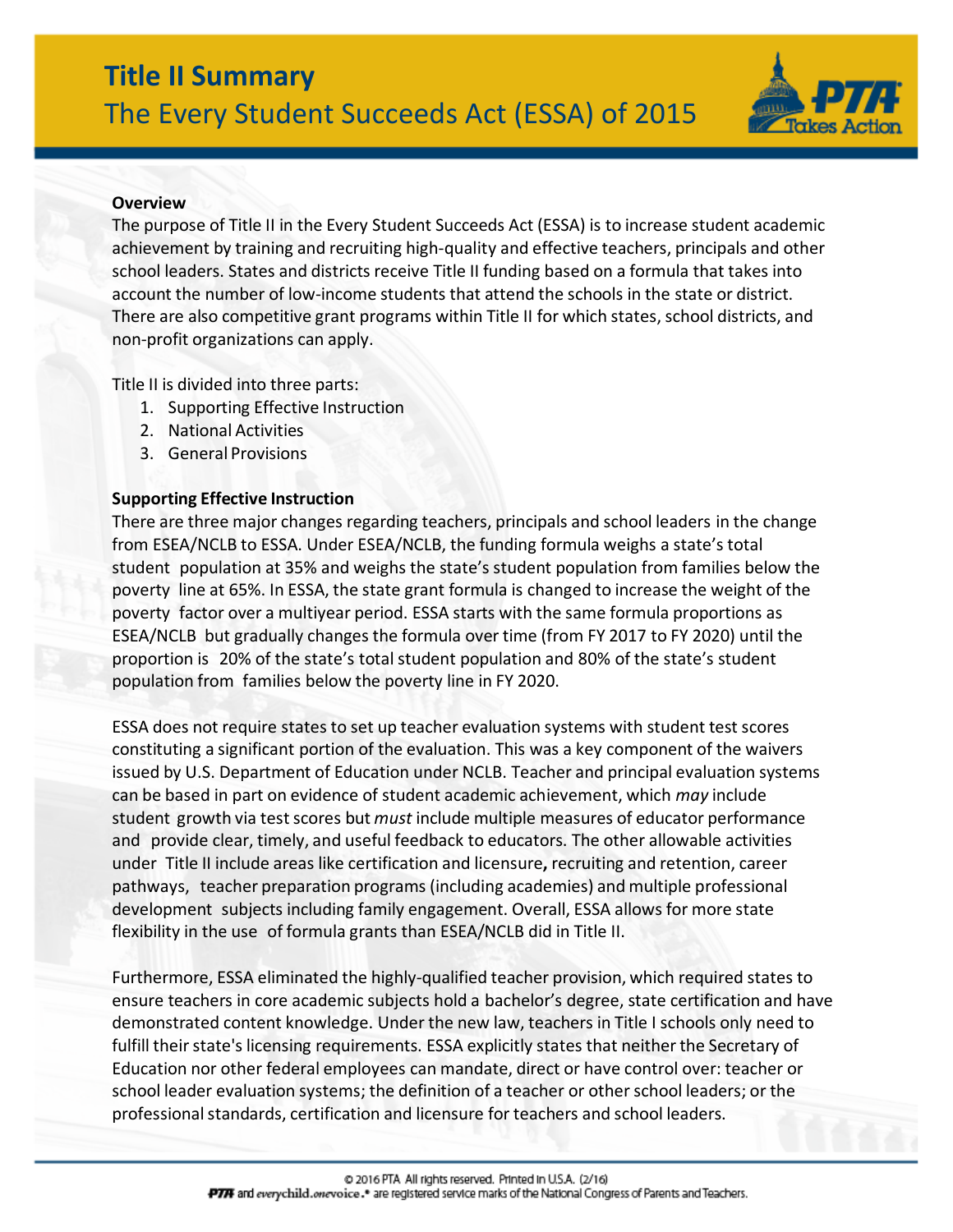

#### **NationalActivities**

The National Activities section under Title II contains competitive grant programs that states, school districts and non-profit organizations can apply for to receive funding from the federal government. Below is a summary of the programs:

#### *Teacher and School Leader Incentive Fund*

The Teacher and School Leader Incentive Fund is a competitive grant program that provides states, school districts and non-profit organizations the opportunity to develop, implement, improve or expand comprehensive performance-based compensation or human capital management systems for teachers, principals or other school leaders who raise student achievement and close the achievement gap.

## *Literacy Education for All, Resultsfor the Nation (LEARN)*

The Literacy Education for All, Results for the Nation program is a competitive grant program for comprehensive literacy state development grants to ensure high quality instruction and effective strategies in reading and writing from early education through  $12<sup>th</sup>$  grade. The program also allows for school districts to use funds for programs to improve family literacy to help families become more financially responsible.

## *Innovative Approachesto Literacy*

Innovative Approaches to Literacy is a competitive grant program that supports the development of literacy skills in low-income communities by improving school library programs, early literacy services and providing high-quality books to children and adolescents.

## *American History and Civics Education*

The American History and Civics Education competitive grant program will provide 12 grants for presidential and congressional academies to improve the quality of teaching and learning of American history, civics and government. The presidential academy grants support teacher education and professional development, while the congressional academy grants are designed to provide hands-on and engaging activities to deepen and broaden students' understanding of history and civics.

# *Supporting Effective Educator Development (SEED) and School Leader Recruitment and Support*

The Supporting Effective Educator Development (SEED) and School Leader Recruitment and Support program both seek to provide resources to support the recruitment, placement, professional development and retention of high-quality educators to underserved and high-need school districts.